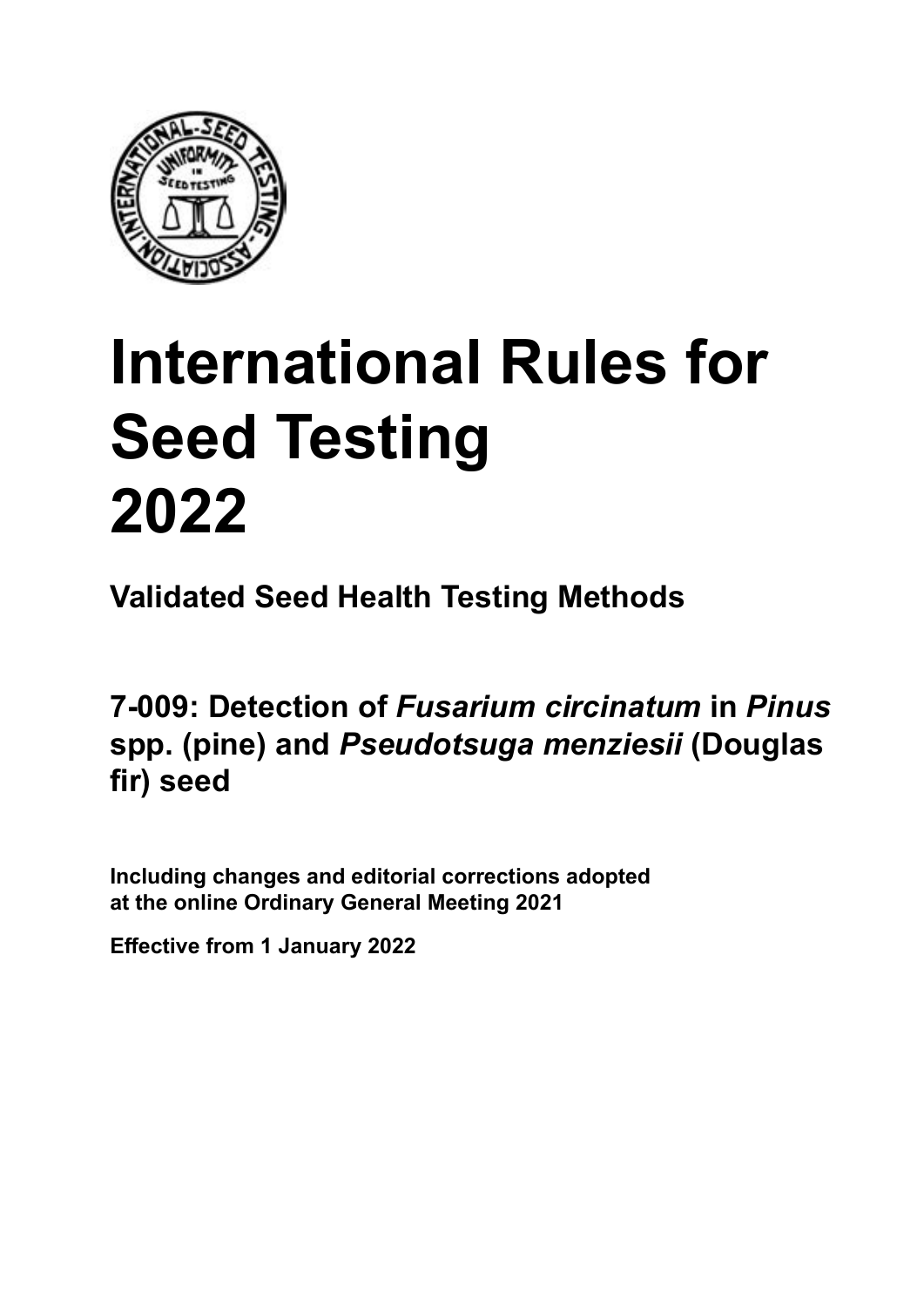## **Validation reports**

See References. Copies are available by e-mail from the<br>ISTA Secretariat at ista.office@ista.ch. ISTA Secretariat at ista.office@ista.ch.

lems relating to this method to the ISTA Seed Health Com-<br>mittee, c/o ISTA Secretariat. mittee, c/o ISTA Secretariat.<br>i Please send comments, suggestions or reports of prob-

## **Limitation de responsabilité Disclaimer**

Whilst ISTA has taken care to ensure the accuracy of the<br>methods and information described in this method description, ISTA shall not be liable for any loss or damage, etc.<br>resulting from the use of this method.<br>. resulting from the use of this method. Whilst ISTA has taken care to ensure the accuracy of the methods and information described in this method descrip-<br>tion, ISTA shall not be liable for any loss or damage, etc. tion, ISTA shall not be liable for any loss or damage, etc.<br>resulting from the use of this method.

## **Medidas de seguridad Sicherheitsmaßnahmen Sécurité Safety precautions**

Ensure you are familiar with hazard data and take Ensure you are familiar with hazard data and take<br>appropriate safety precautions, especially during weighing out of ingredients. It is assumed that persons carrying out this test are in a laboratory suitable for carrying out microbiological procedures and familiar with the principles of Good Laboratory Practice, Good Microbiological Practice, and aseptic techniques. Dispose of all waste materials in an appropriate way (e.g. autoclaving, disinfection) and in accordance with local health, environmental and safety regulations. Glade 7: Validated Deed Health Testing holesdos<br>
Gallet Corresponds<br>
Validation responds with a statistic by e-mail four ole Simuar you are Smiths related data and simulated<br>
Sim Defensions at the off-simulated by the stat microbiological procedures and familiar with the principles<br>of Good Laboratory Practice, Good Microbiological Practice,<br>and aseptic techniques. Dispose of all waste materials in<br>an appropriate way (e.g. autoclaving, disinf fallstoffe sind auf geeignete Weise und entsprechend der vor Ort über der vor Ort über und Umwelt- und Umwelt-<br>Eine und Umwelt-Effective Counter of Nicholas Devel Teach Teach Teach Devel Safety precedutions<br>
Validation reports<br>
Safety precedution reports and the symbol state of the sementic of the symbol state of the based delay and share<br>
Propose of Good Laboratory Practice, Good Microbiological Practice,<br>and aseptic techniques. Dispose of all waste materials in<br>an appropriate way (e.g. autoclaving, disinfection) and in Validation reports<br>
Since The Texture 1988 and the methods of the state of the state of the state of the state of the Since Conserverse Conserverse in the state of the Since Conserverse Conserverse Conserverse in the state Ensure you are familiar with hazard data and take<br>appropriate safety precautions, especially during weighing<br>out of ingredients. It is assumed that persons carrying<br>out this test are in a laboratory suitable for carrying o

## **Nota sobre el uso de traducciones Anmerkung zur Benutzung der Übersetzungen Note on the use of the translations**

The electronic version of the International Rules for Seed Testing includes the English, French, German and Spanish versions. If there are any questions on interpretation of the ISTA Rules, the English version is the definitive version. The electronic version of the International Rules for Seed Testing includes the English,<br>French, German and Spanish versions. If there are any questions on interpretation of the<br>ISTA Rules, the English version is the defin The electronic version of the International Rules for Seed Testing includes the English,<br>French, German and Spanish versions. If there are any questions on interpretation of the

Published by **Extending Association (ISTA)** The International Seed Testing Association (ISTA) Zürichstr. 50, CH-8303 Bassersdorf, Switzerland

© 2022 International Seed Testing Association (ISTA)

Alle Rechte vorbehalten. Kein Teil dieses Werkes darf in irgendwelcher Form oder durch Online ISSN 2310-3655

All rights reserved. No part of this publication may be reproduced, stored in any retrieval All rights reserved. No part of this publication may be reproduced, stored in any retrieval<br>system or transmitted in any form or by any means, electronic, mechanical, photocopying,<br>recording or otherwise, without prior per recording or otherwise, without prior permis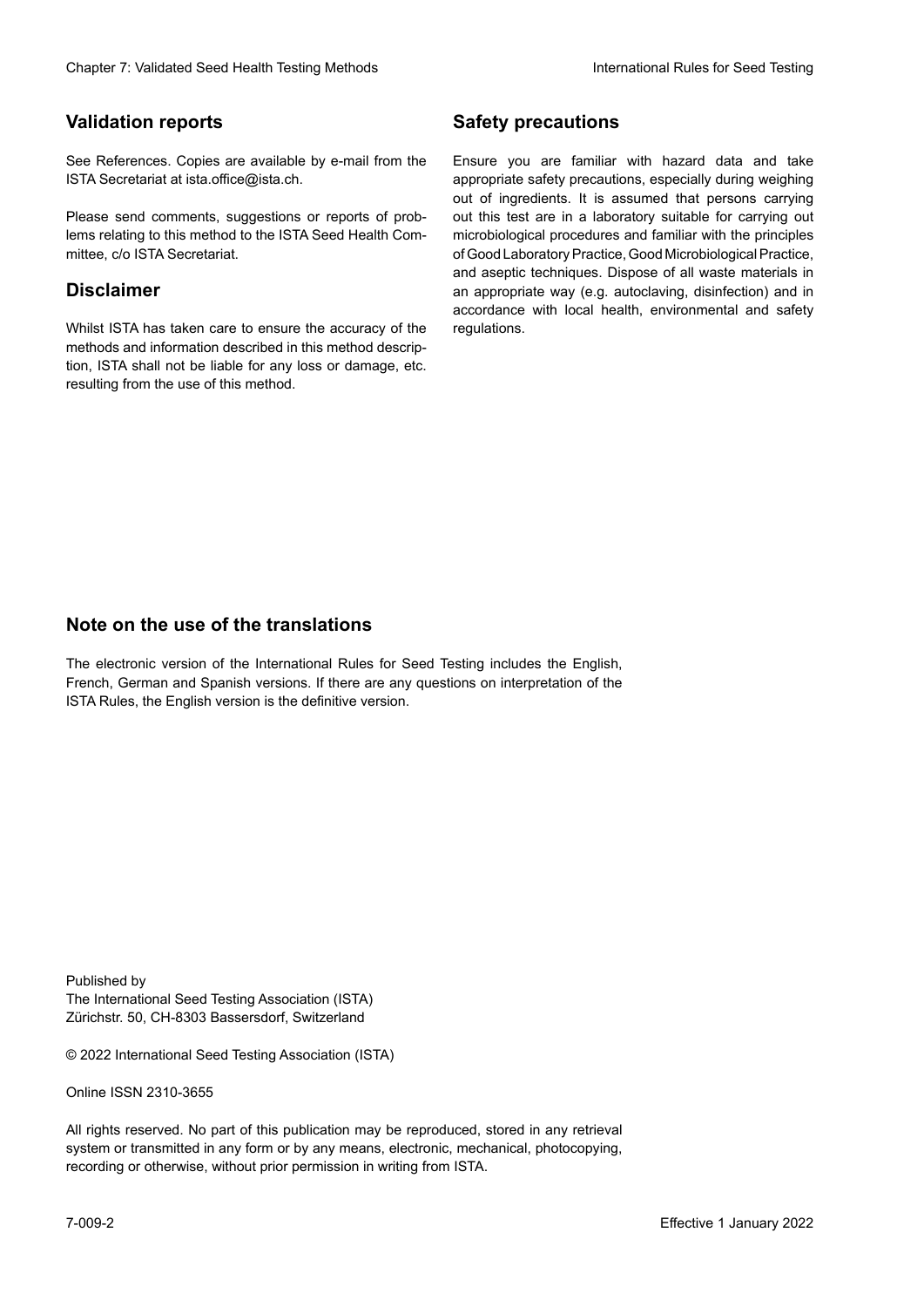## 7-009: Detection of *Fusarium circinatum* in *Pinus* spp. (pine) and *Pseudotsuga menziesii* (Douglas fir) seed

O'Donnell (syn. Fusarium subglutinans f. sp. pini Hepting, syn. *Fusarium lateritium* f. sp. *pini* Hepting, syn. Gibberella circinata) nell (syn. *Fusarium subglutinans* f. sp. *pini* Hep-O'Donnell (syn. *F*. *subglutinans* f. sp. *pini* Hepting, Hepting, syn. *Fusarium lateritium* f. sp. *pini* **Host:** *Pinus* spp.; *Pseudotsuga menziesii* (Mirb.) Franco **Pathogen(s):** *Fusarium circinatum* Nirenberg &

**nored by:** JSTA Seed Heplth Committee Prepared by: ISTA Seed Health Committee

**Author:** R. Ioos

Anses Laboratoire de la Santé des Végétaux, unité de **Autor:** R. Ioos **Autoren:** R. Ioos  $\Gamma$  anses Laboratoire de la Santé de la Santé de la Santé de la Santé de la Santé de la Santé de la Santé de la Santé de la Santé de la Santé de la Santé de la Santé de la Santé de la Santé de la Santé de la Santé de la  $E$ -main. Fenaud. Toos $\omega$ anses. If **Auteur :** R. Ioos mycologie, Domaine de Pixérécourt, Bât. E, 54220<br>Malako  $\frac{1}{2}$  maizezvine, Piance E-mail: renaud.ioos@anses.fr Malzézville, France

**Revision history** 

**Version 1.0, 2001-11-20: Revis Historique de la révision** Cockerell and  $\alpha$ . The particle state  $\alpha$ . Sheppard,  $\alpha$ Version 1.0, 2001-11-20: Revised J. Sheppard, V.

Reprinted 2003

Version 1.1, 2008-01-01: Treated seed revised; Reporting results revised

Version 1.2, 2011-01-01: *Fusarium moniliforme* var. me de resultados revisado beitet; "Berichterstattung der Ergebnisse" überarbeitet Version 1.2, 2011-01-01 : *Fusarium moniliforme* var. *subglutinans* changed to *Fusarium circinatum*

Version 1.3, 2012-01-01: Missing reference details added (Cockerell & Koenraadt, 2007)

Version 1.4, 2014-01-01: Addition of positive control; scientific name of pathogen changed from *Fusarium* Versión 1.4, 2014-01-01: Se agrega el control positivo; Version Ergänzung der Positivkontrol-*circinatum*  $m$ 

Version 2.0, 2015-01-01: Method revised and replaced *Fusarium circinatum* nannt auf *Fusarium circinatum* previous method

Version 2.1, 2017-01-01: Reporting results revised

Version 2.2, 2018-01-01: Changes to the taxonomic names of fungi  $Version$  2.3, 2021-01-01: Methods revised

nómicos del hongo Version 2.3, 2021-01-01: Methods revised Version 2.2, 2018-01-01: *Gibberella circinata* umbenannt Version 2.2, 2018-01-01: Modification du nom taxono-

## Version 2.3, 2021-01-01: Überarbeitung der Methoden 2021-01-01 : « Méthodes » révisé **Background**

**Antecedentes** *Fuscase Fusarium circinatum circinatum circinatum* spp., but was also described on Douglas fir (Pseudotsuga *menziesii*). This disease is a serious threat to the pine forests wherever it occurs (especially on plantations of *Finus radiala*), que to extensive tree mortality, requeed *Pinus radiata*), due to extensive tree mortality, reduced<br>growth and timber quality. Conifer seeds can be colonised by *F. circinatum* internally (where it can remain dormant until seed germination) and externally (Storer *et al.*,  $1998$ ). Fusarium circinatum is the causal agent of pitch canker<br>disease. The disease almost exclusively effects *Pinus* Finus radiata), due to extensive tree mortality, reduced growth and timber quality. Conifer seeds can be colonised disease. The disease almost exclusively affects *Pinus Pinus radiata*), due to extensive tree mortality, reduced 1998).

seeds of *Pinus taeda* and *Pinus elliotii* (ISTA, 2002), the morphological features indicated as typical for *F*. moniliforme f. sp. subglutinans in this method were based on a substrate not showing the characteristic sterile hyphae of this pathogen and were not sufficient to ensure a reliable<br>identification of *F. circinatum* Nirenberg & O'Donnell<br>(openambia stage of *Cibbaralla singinate*). This mathod identification of *F. circinatum* Nirenberg & O'Donnell *F.moniliforme* f.sp. *subglutinans* en este método, se ba-licht wurde, zeigen sich die für *F. moniliforme* f. sp. *subglu-*(anamorphic stage of *Gibberella circinata*). This method and the accompanying figures are taken from the EPPO características de este patógeno y no fueron suficientes de este patógeno y no fueron suficientes de este patógeno y no fueron suficiente de este patógeno y no fueron suficiente de este patógeno y no fueron suficiente de product to *F. circinatum* confidentification confidentification de *F. circinatum* de *F. circinatum* de *F. circinatum* de *F. circinatum* de *F. circinatum* de *F. circinatum* de *F. circinatum* de *F. circinatum* de *F* has been evaluated through a European ring test (Ioos *et*  $\frac{1}{2}$ al., 2013). This method is very efficient and reliable to isolate any *Fusarium* spp. from infected seeds and does not require expensive equipment. However, the correct<br>not require expensive equipment. However, the correct morphological identification of *F. circinatum* in pure morphological identification of  $F$ . *circinatum* in pure culture requires experience and a molecular confirmation should be carried out in case of uncertainty, such as those described in EPPO (2009) and in loos et al. (2013). In addition, Storer et al. (1998) have demonstrated that agar plating of pine seeds may not be able to detect dormant plating of pine seeds may not be able to detect dormant<br>(quiescent) propagules of *F. circinatum*, thus leading to an unknown risk of false negative results. O'Downli (syn. Favorina single<br>intervins and chose the methodogical features indicated a typical for<br>Figure 3n. Favorina lateration f. sp. either spin and the methodogical features indicated a typical for<br>Figure 3n. Collo *Pinus Pinus* **Pinus** *Pinus Find Coniciles Continue Conicileations* **<b>***Pinus in the Conicileation decorates are defining to the mondifferent and the mondifferent and the mondifferent and the mondifferent and the mondiff* diagnostic protocol PM 7/91 (EPPO, 2009). This method<br>has been evaluated through a European ring test (Ioos *et* isolate any *Fusarium* spp. from infected seeds and does<br>not require expensive equipment. However, the correct<br>morphological identification of *F. circinatum* in pure<br>culture requires experience and a molecular confirmatio blanchion Relieve To be the Section of **FLISBYIUM Circuit Conservation** in **Pinus Spp.**<br> **Color Conservation Conservation Conservation Conservation Conservation Conservation Conservation Conservation Conservation Conserva** Although an official ISTA method was published in 2002 to detect *F. moniliforme* f. sp. *subglutinans* in culture requires experience and a molecular confirmation

This protocol replaces the former ISTA procotol This protocol replaces the former ISTA procotol '7-009: Detection of Fusarium moniliforme var. '7-009: Detection of *Fusarium moniliforme* var.<br>subglutinans on Pinus taeda and P. elliotii (pine)', which did not take into consideration the more recent taxonomic re-assignation of *Fusarium moniliforme* var. *subglutinans* to *F. circinatum* (Nirenberg & O'Donnell, 1998), and in particular the production of typical sterile hyphae by this<br>species. en **Pinus taeda** y <sup>P</sup>. elliotii (pinus taeda) in elliotii (pinus taeda) in elliotii (pinus taeda) in elliotii (pinus taeda) in elliotii (pinus taeda) in elliotii (pinus taeda) in elliotii (pinus taeda) in elliotii (pinus  $\frac{1}{\sqrt{2}}$ *did* not take into consideration the more recent taxonomic<br>*re-assignation of Fusarium moniliforme* var. *subglutinans*<br>to *F. circinatum* (Nirenberg & O'Donnell. 1998), and in re-assignation of *Fusarium moniliforme* var. *subglutinans* species.

This method and the accompanying figures are taken<br>with permission from the EPPO diagnostic protocol PM with permission from the EPPO diagnostic protocol PM  $7/91$  (EPPO, 2009). estériles típicas de estas especies. (Nirenberg and O'Donnell, 1998) berücksichtigte, und im

#### **Treated seed**  $\ldots$  $\frac{1}{2}$ lier la production d'hyphes stérile typique par cette espèce.

**Seed treatments may**<br>mothod (Definition of t biological or chemical, to which a seed lot is subjected,<br>including each actions, See 7.2.2.) including seed coatings. See 7.2.3.) This method has not been validated for treated seeds. freundlicher Has hot been vandated t Seed treatments may affect the performance of the  $\frac{d}{dt}$ . method. (Definition of treatment: any process, physical,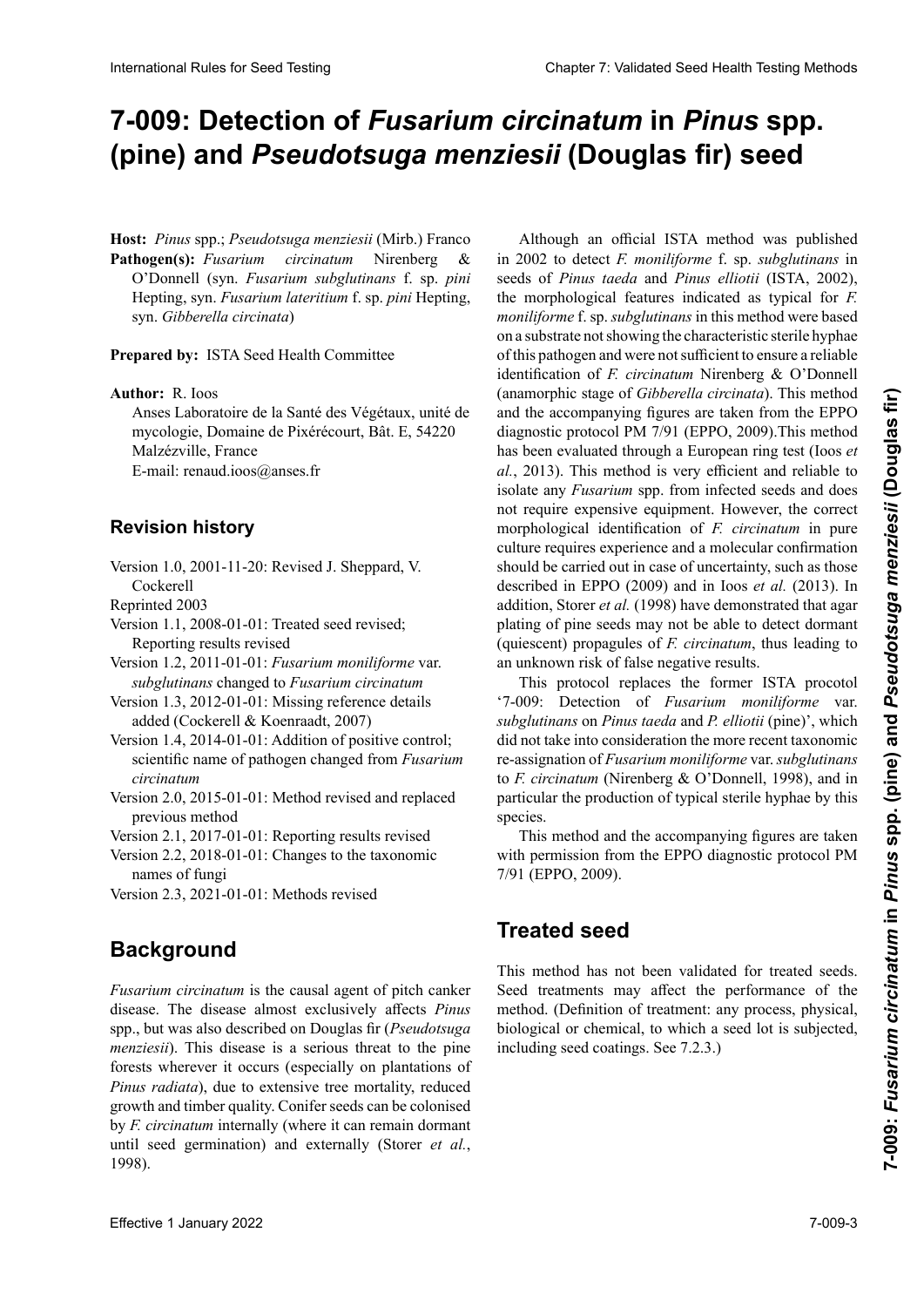The sample (total number of seeds tested) and subsample size to be tested depend on the desired tolerance standard (maximum acceptable percentage of seeds infested) and detection limit (theoretical minimum number of pathogen propagules per seed which can be detected). t<br>The minimum recommended sample size is 400 seeds present Samen Samen Samen Constant Controllerance Samendard (maximum acceptable percentage of seeds infested) and detection limit (theoretical minimum number of pathogen proposquiles per seed which can be detected). pathogen propagules per seed which can be detected).<br>The minimum recommended sample size is 400 seeds. (maximum acceptable percentage of seeds infested) The minimum recommended sample size is 400 seeds.

#### **Materiales Material diagent par semences pouvant et al.** La taille minimum recommandée de l'échantillon est de

**Material de referencia una version de referencia una version de referencia una version de referenza una version de referencia una version de referenza una version de referenza una version de referenza una version de refer** uppropriate material wird entsprechendels Reference material: reference cultures or other

**Media:** PDA, DCPA and SNA<br>Petri dishes: When sowing dea

**Petri dishes:** When sowing density is given by a number **Place understand School seeds** per Petri dish, a diameter of 90 mm is assumed

Incubator: Incubator set at  $22 \pm 6$  °C, with a day/night **u**bator: includator set at  $22$ : Incubate alternation for fight, or incubate at room temperature  $(22 \pm 6 \degree C)$  on the bench with natural lighting **u**batur: includator set at  $22$ alternation for light, or incubate at room temperature

### Pétri, un diamètre de 90 mm est supposé  $\mathbf{S}$ ample preparation

**Preparación de la muestra Probenvorbereitung** nance jour/nuit pour la lumière, ou incubation à tempébetween seed samples. It is therefore essential to disinfect all surfaces, containers, hands etc. both before and after handling each sample. This can be achieved by swabbing/ spraying equipment and gloved hands with 70 % ethanol. It is vital to exclude any possibility of cross-contamination

spraying equipment and gloved hands with 70 % ethanol.<br>The seeds must be analysed without any surface The seeds must be analysed without any surface disinfection, as *F. circinatum* may be present on the seed husk, as well as inside the seed. husk, as well as inside the seed.

## **Methods**

**Métodos Methoden** Critical control points are indicated by CCP. Les semences doivent être analysées sans aucune dé-

- 1. Pretreatment: None.
- 2. Plating: Seeds are directly plated onto *Fusarium*  $\alpha$  the seeds from three to of the seeds, from three to five seeds can be plated per **Patri dight** 2. Plating: Seeds are directly plated onto Fusariu<br>DCPA semi-selective media. Depending on the singletering of the seeds from three to five seeds can be plated n DCPA semi-selective media. Depending on the size Petri dish.
- retri disit.<br>3. Incubation: Plates are incubated at room temperature diendo del tamaño de las sembras de las semillas, semillaren sempre der semillaren  $(22 \pm 6^\circ \text{C})$ , with a day/night  $\alpha$  5  $\alpha$  semi-metric portion  $\alpha$ alternation of light, or incubated at room temperature on the bench with natural lighting.
- on the ochen with hatural lighting.  $\frac{1}{2}$ a DCPA plate at the same time the seeds are plated and  $\frac{1}{4}$ . Material de referencia: Subcultivar un cultivar un cultivar un cultivar un cultivar un cultivat un cultivat un cultivat un cultivat un cultivat un cultivat un cultivat un cultivat un cultivat un cultivat un cul on the benefit with hatthar lighting.<br>4. Reference material: Subculture a reference culture to incubate with the test plates.
- $\frac{1}{2}$  Examination: During includation, the plates are observed periodically at a magnification of  $\times$ 100 5. Examination: During includation, the plates are<br>observed periodically at a magnification of  $\times 100$ <br>without removing the lid. All the *Fusarium* spp. colonies for which microconidia are aggregated in Incubate with the test plates.<br>5. Examination: During incubation, the plates are

false heads (Fig. 2a, b), with branched conidiophores false heads (Fig. 2a, b), with branched conidiophores and mono- and polyphialidic conidiophores, are and mono- and polyphialidic conidiophores, are<br>transferred in aseptic conditions to potato dextrose agar (PDA) and to spezieller nährstoffarmer agar (SNA) for species assignation, based on morphology. For morphological identification, the isolates are<br>grown on PDA to study colony morphology and grown on PDA to study colony morphology and poigmentation and on SNA to study formation and type of microconidia and conidiogenous cells. All isolates grown on PDA and SNA are examined after 10 days and confirmed as *F. circinatum* based on the<br>morphological features, described by Nirenberg  $\mathcal{R}_k$ morphological features described by Nirenberg & O'Donnell (1998) and Britz et al. (2002).<br>On PDA E circumstum crows relatively repidly grown on PDA to study colony morphology and<br>pigmentation, and on SNA to study formation and<br>type of microconidia and conidiogenous cells All pigmentation, and on SNA to study formation and

on PDA, *F. circinatum* grows relatively rapidly<br>(examples morth of 4.7 mm/dove to 20 °C). Nixonhome on TBH, T. circinatum grows Telatively Tapiary<br>(average growth of 4.7 mm/day at 20 °C; Nirenberg & O'Donnell, 1998). After 10 days, the colony should (2002) Bolliett, 1990). After Francia en circinatum creativamente rápida en circunatum creativamente rápida en circunatum creativamente rápida aerial mycelium with a salmon tinge in the middle or aeriar inycentum with a samfon tinge in the initiate of<br>with a purple or dark violet pigment in the agar (Fig. 1).  $\frac{1}{2}$  dias, la colonia debería tener un margen completo, la completo, la completo, la completo, la completo, la completo, la completo, la completa de la completa de la completa de la completa de la completa de la  $\alpha$  O D have an entire margin, white cottony or off-white eine vollständige Umgrenzung mit weißem flaumigen 1).

On SNA, microconiqua are aggregated in taise neads (Fig. 2a, b), with branched conidiophores and mono-(Fig. 2a, b), with branched conidiophores and mono-<br>and polyphialidic conidiophores (Fig. 3), and obovoid microconidia in aerial mycelium, mostly nonseptate or with occasionally one septum. Chlamydospores or with occasionally one septum. Chlamydospores<br>are absent. The sterile hyphae (coiled/not distinctively coiled) are characteristic of *F. circinatum* and are observed clearly on this medium (Fig. 4a, b). The epithet '*circinatum*' refers to these typical coiled hyphae, also called 'circinate' hyphae. In case of doubt about the presence of typical sterile hyphae, a molecular confirmation should be carried out, such<br>as those described in EPPO (2009) and in Ioos *et al.*<br>(2013).<br>Record the number of infected seeds in each plate. as those described in EPPO (2009) and in Ioos et al. (2013).  $(2013).$ Clearly 7: Validated Dest Petrix freiru bath ab 1. International This is both the state of the state of the control of the state of the control of the state of the state of the state of the state of the state of the state 1).<br>On SNA, microconidia are aggregated in false heads observed clearly on this medium (Fig. 4a, b). The epithet *'circinatum'* refers to these typical coiled hyphae, also called 'circinate' hyphae. In case of Chaos 7 Validiati Seat Heill Twing Mathos<br>
Sample Gives for the Back and Heiling Mathos Internation River to the Back and Heiling Control of the Back and Chaosing Control of the Back and Chaosing Control of the Back and C coiled) are characteristic of *F. circinatum* and are observed clearly on this medium (Fig. 4a, b). The epithet *'circinatum'* refers to these typical coiled EFFECT Methods the median of the species of the species of the species of the species of the species of the species of the species of the species of the species of the species of the species of the species of the species epithet '*circinatum*' refers to these typical coiled hyphae, also called 'circinate' hyphae. In case of doubt about the presence of typical sterile hyphae, a

6. Record the number of infected seeds in each plate.

Note 1: Fusarium circinatum is classified as a quarantine fungus for numerous national plant protection<br>organisations. All the isolates of *F circinatum* or culture organisations. All the isolates of *F. circinatum* or culture nota *v*<br>and handled with an appropriate level of biosafety hongo cuarentenario por numerosas organizaciones na-**Anmerkung 1:** *Fusarium circinatum* ist als Quaputatively identified as *F. circinatum* should be incubated de in<br>I handled with an appropriate level of biosafety and handled with an appropriate level of biosafety<br>containment containment.

**Note 2:** This method is based on the isolation of the target fungus in culture from the seeds, and thus requires that viable and non-quiescent propagules of the fungus con un nivel and non quiescent propiagures of the fungus are present. It was, however, demonstrated that agar plating of pine secus máy not be able to detect dominant  $\alpha$  (quiescent) propagates of  $r$ , circinatum, thus reading to an unknown risk of false hegative results (storentes  $el$ .  $d$ .) del hongo. Sin embargo, se demostró, que la siembra en *F. circinatum* doivent être incubés et traités avec un niveau *et al.*, 1998)plating of pine secas may not be able to detect dominant (quies entity propagates of  $\Gamma$ , circination, und reading plating of pine seeds may not be able to detect dominant<br>(quiescent) propagules of *F. circinatum*, thus leading to an unknown risk of false negative results (Storer plating of pine seeds may not be able to detect dormant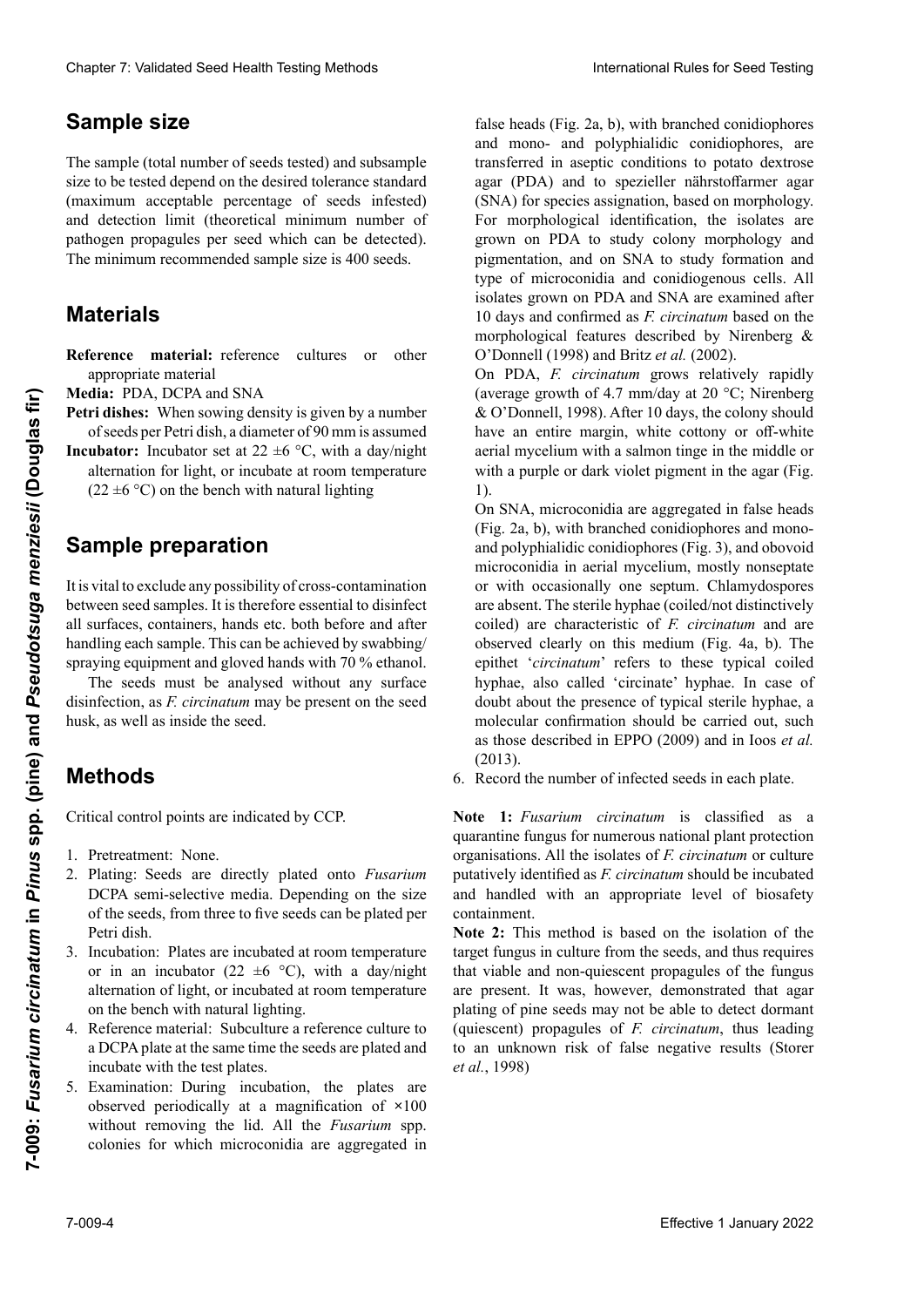## **Métodos generales Allgemeine Methoden Remarque 2 :** Cette méthode est basée sur l'isolement du **General methods**

**Reporting results:** The result of a seed health test should indicate the scientific name of the pathogen should indicate the scientific name of the pathogen<br>detected and the test method used. When reported on detected and the test method used. When reported on<br>an ISTA Certificate, results are entered under 'Other an ISTA Certificate, results are entered under 'Other Determinations'.

The report must indicate the number of seeds tested. In the case of a negative result (pathogen not detected),<br>the results must be reported as 'not detected' the results must be reported as 'not detected'.

In the case of a positive result, the report must indicate the number of positive result, the report must hidred<br>the number of positive subsamples out of the total indicar el número de sub-muestras del número del número del número del número del número del número del número<br>Positivas number tested. Im Falle eines positiven Ergebnisses sollten die Zahl auf die Zahl auf die Zahl auf die Zahl auf die Zahl auf die Zahl auf die Zahl auf die Zahl auf die Zahl auf die Zahl auf die Zahl auf die Zahl auf die Zahl auf die Zahl **INDICATION DES RÉSULTATS D'UN EST QUA-**

#### **Quality assurante** scientifique du patience du patientier du patientier du partier du partier du partier du partier du partier de **Quality assurance**

#### **Specific training** minister » dans letter » dans letter » dans letter » dans letter » dans letter » dans letter » dans letter » d<br>En internationale state en internationale en internationale en internationale en internationale en internation Le rapport doit indiquer le nombre de semences testées. **Specific training**

I his test should only be performed by persons who have I has test should only be performed by persons who have<br>been trained in fungal identification or under the direct supervision of someone who has. This test should only be performed by persons who have

#### **Crítical control points (CCP)** Pilzen haben oder unter der direkten Anleitung einer Per-Critical control points (CCP) quer le nombre de sous-échantillons positifs sur le nombre total testé.

Preparation of plates: The source of agar may influence the results. The level of available nutrients may vary from manufacturer to manufacturer. Whenever a new batch of agar is used, a check on the quality should be made, using a reference lot with a known infection level, or a reference isolate and sustainability of isolate measured. Pay particular attention to the growth characteristics of reference isolates. manufacturer to manufacturer. Whenever a new batch of agar is used, a check on the quality should be made, using a reference lot with a known infection level, or a reference isolate and sustainability of isolate measured.

## **Medios y soluciones Medien und Lösungen Milieux et solutions Media and solutions**

## **Agar papa dextrosa (PDA) Kartoffel-Dextrose-Agar (PDA) Potato dextrose agar (PDA) Potato dextrose agar (PDA)**

**Potato dextrose agar:** 39.0 g **Distilled/deionised water:** to 1000 ml

### **Preparación Préparation Preparation**

- 1. Weigh out all ingredients into a suitable container.
- 2. Add distilled/deionised water to 1000 ml.
- 2. Einwich distillée désigner de la containers.<br>3. Dissolve and dispense into final containers.
- 2.  $\frac{2.6661}{8}$  and depends the final community.  $\overline{3}$ . Tracovia v dispensar en los recipientes finales.  $\frac{1}{2}$  $\frac{2.2 \text{ m}}{2.2 \text{ m}}$ 3.Dissoudre et distribuer dans les récipients définitifs. 4. Autoclave at 121 °C and 15 psi for 15 min.

### **Agar dicloran-cloranfenicol-peptona (DCPA) agar (DCPA)** Dichloran chloramphonicol nontono 4. Autoklavieren bei 121 °C, 15 psi für 15 min. **Agar dichloro-chloramphénicol peptone Dichloran chloramphenicol peptone**

(slightly r (ligeramente modificado por Ioos *et al*., 2004; después de (slightly modified by Ioos *et al.*, 2004; after Andrews & Pitt, 1986)

 $\mathbb{R}$  and  $\mathbb{R}$  is pitting to  $\mathbb{R}$ *circinatum* from seeds, but not for identification. This medium is suitable for isolation of *Fusarium* 

 $KH_2PO_4$ : 1.0 g **MgSO<sub>4</sub>** (7H<sub>2</sub>O): 0.5 g **Chloramphenicol:** 0.2 g **Cloramfenicol:** 0,2 g **Bakteriologisches Pepton:** 15,0 g **Chloramphénicol :**0,2 g **2.6-Dichloro-4-nitroanilin (dichloran)(0.2 % W/V in**  *ethanol):* **2 mg ethanol):** 2 mg<br>**Violet crystal (0.05 % W/V in water, 1.0 ml):** 0.5 mg **Technical agar:** 20.0 g **Distilled/deionised water:** to 1000 ml **Bacteriological peptone:** 15.0 g International Rules for Seed Testing Compact Chapter 7: Validated Seed Health Testing Methods<br> **Convertile methods** for seed Ashib test **Photodoctometers 2022**<br> **Experimental Rules for Secondary and Ashib test and Section Bacteriological peptone:** 15.0 g

## **Kristallying Windows Windows Windows Windows Windows Windows Windows Windows Windows Windows Windows Windows Windows Windows Windows Windows Windows Windows Windows Windows Windows Windows Windows Windows Windows Windows**

- 1. Weigh out all ingredients into a suitable container.
- 2. Add distilled/deionised water to 1000 ml.
- 3. Dissolve and dispense into final containers.
- 4. Autoclave at 121 °C and 15 psi for 15 min.  $\frac{1}{2}$ 3.Dissoudre et répartir dans des récipients définitifs.

#### 3. Disolver y dispensar en los recipientes finales. 1. Einwiegen aller Komponenten in ein geeignetes  $\frac{1}{2}$  $\mathbb{Z}$  $6.32$  **Storage**  $10^{15}$

swied in a file Provided containers are tightly closed, the media may be  $\frac{1}{2}$  we have  $\frac{1}{2}$ stored in a fridge for several months before use, but not  $\alpha$  automing 3 months for DCTA. stored in a mage for several in<br>exceeding 3 months for DCPA.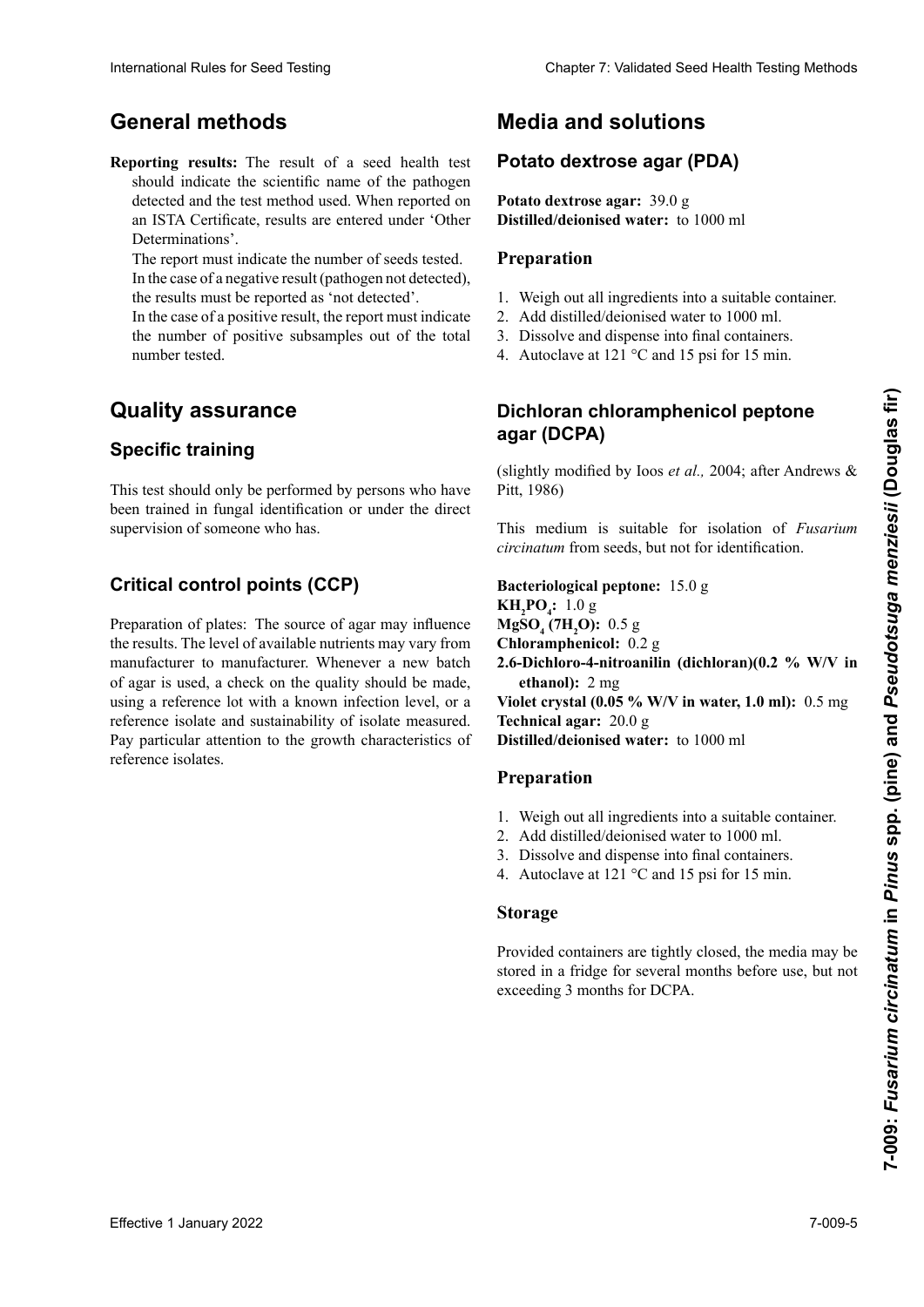### **Agar spezieller nährstoffarmer (SNA) Spezieller Nährstoffarmer Agar (SNA) nährstoffarmer agar (SNA)Spezieller nährstoffarmer agar (SNA)**

(Gerlach & Nirenberg, 1982) (Gerlach & Nirenberg, 1982)

*F. circinatum* verwendet werden.

This medium should be mandatory used for identification of F. circinatum, based on morphological features.

**KNO<sub>3</sub>:** 1.0 g **MgSO, 7H, C**  $\mathbf{K}$ **Cl:**  $0.5 \text{ g}^2$ **O:** 0,5 g **Glucose:** 0.2 g **Glucosa:** 0,2 g **Glucose:**0,2 **Glucose :** 0,2 g **Sucrose:** 0.2 g **Sacarosa:** 0,2 g **Sucrose:** 0,2 g **Sucrose :** 0,2 g **Technical agar:** 20.0 g **Agar técnico:** 20,0 g *Distinculationiscu water*: to 1000 ml : 1.0 g<br>  $\mathbf{D_4}$  7H<sub>2</sub>O: 0.5<br>
0.5 g<br>
se: 0.2 g **Technical agar:** 20,0 g<br>Distilled/deienised weter **Distillierte Wasser Water:** to 1000 ml ว่ *า*น o **MgSO<sub>4</sub> 7H<sub>2</sub>O:** 0.5 g<br>**KC**P: 0.5 g **Agar :** 20,0 g **Distilled/deionised water:** to 1000 ml **KH<sub>2</sub>PO<sub>4</sub>: 1.0 g** 

### **Preparation**

- 1. Weigh out all ingredients into a suitable container.
- 2. Add distilled/deionised water to 1000 ml.
- 3. Dissolve and dispense into final containers.
- 4. Autoclave at 121 °C and 15 psi for 15 min.

3. Disolver y dispensar en los recipientes finales. Optionally, two 1 cm square pieces of steril sporodochia are sometimes more likely to be produced at the edge of the paper. Wasser. Optionally, two 1 cm square pieces of sterile filter paper Optionally, two 1 cm square pieces of sterile filter paper<br>may be laid on the surface of the agar, since *Fusarium* 

## **Referencias Literaturquellen Références References**

- Andrews, S. & Pitt, J. (1986). Selection medium for Andrews, S. & Pitt, J. (1986). Selection medium for *Fusarium* species and dematiaceous Hyphomycetes *Fusarium* species and dematiaceous Hyphomycetes from cereals. *Applied and Environmental Microbiology*, from cereals. *Applied and Environmental Microbiology*, **5**, 1235–1238. **5**, 1235–1238.
- Britz, H., Coutinho, T. A., Wingfield M. J. & Marasas Britz, H., Coutinho, T. A., Wingfield M. J. & Marasas W. F. O. (2002). Validation of the description of W. F. O. (2002). Validation of the description of *Gibberella circinata* and morphological differentiation *Gibberella Gibberella circinata* and morphological differentiation of the anamorph *Fusarium circinatum*. *Sydowia*, **54**, *Fusarium* of the anamorph *Fusarium circinatum*. *Sydowia*, **54**, 9–22. 9–22.
- EPPO (2009), PM 7/91(1): *Gibberella circinata*. *EPPO Gibberella* EPPO (2009), PM 7/91(1): *Gibberella circinata*. *EPPO Bulletin*, **39**, 298–309. *Bulletin*, **39**, 298–309.

http://doi.org/10.1111/j.1365-2338.2009.02317.x http://doi.org/10.1111/j.1365-2338.2009.02317.x

- Gerlach, W. & Nirenberg, H. (1982). The genus *Fusarium* Gerlach, W. & Nirenberg, H. (1982). The genus *Fusarium* a pictorial atlas. *Mitteilungen aus der Biologischen*  a pictorial atlas. *Mitteilungen aus der Biologischen Bundesanstalt fur Land- und Forstwirtschaft*, 209. 406 pp. *Bundesanstalt fur Land- und Forstwirtschaft*, 209. 406 Ioos, R., Annesi, T., Fourrier, C., Saurat, C., Chandelier, pp.
- Ioos, R., Annesi, T., Fourrier, C., Saurat, C., Chandelier, A., Inghelbrecht, S., Diogo, E. L. F., Pérez-Sierra, A. M., Barnes, A. V., Paruma, K., Adam, M., van Rijswick, P. & Riccioni, L. (2013). Test performance study of diagnostic procedures for identification and detection of *Gibberella circinata* in pine seeds in the framework of a EUPHRESCO project. *EPPO Bulletin*,  $43, 267-275.$ Clearly 1. Validated Steel Testing Federal Contact The References above and developeration of Contact Contact Contact Contact Contact Contact Contact Contact Contact Contact Contact Contact Contact Contact Contact Contact Cheape 7 Validiant Seat Health Toring Model<br>
Specifier Rahves Summarizer (SNA)<br>
Specifier Rahves Summarizer Summarizer Summarizer Summarizer Summarizer Summarizer Summarizer Summarizer Summarizer Summarizer Summarizer Sum **Effective 2022**<br> **Examples 2022**<br> **Examples 2022**<br> **Examples 2022**<br> **Examples 2022**<br> **Examples 2022**<br> **Examples 2022**<br> **Examples 2022**<br> **Examples 2022**<br> **Examples 2022**<br> **Examples 2022**<br> **Examples 2022**<br> **Examples 2022**<br>
	- Ioos, R., Belhadj, A. & Menez, M. (2004). Occurrence and distribution of *Microdochium nivale* and *Fusarium* species isolated from barley, durum, and soft wheat species isolated from barley, durum, and soft wheat grains in France from 2000 to 2002. *Mycopathologia*, **158**, 351–362.
	- Nirenberg, H. I. & O'Donnell, K. (1998). New *Fusarium* species and combinations with the *Gibberella fujikuroi* species complex. *Mycologia*, 90, 434–458.
	- Storer, A. J., Gordon, T. R. & Clarck, S. L. (1998). Association of the pitch canker fungus, *Fusarium* subglutinans f. sp. pini with Monterey pine seeds, and seedlings in California. *Plant Pathology*, **47**, 649–656.

#### El estudio del análisis de desempeño de los procedimientos Eine Untersuchung der Nachweismöglichkeit für Test performance study of diagnostic procedures for **Validation references**

Test performance study of diagnostic procedures for identification and detection of *Gibberella circinata* in pine seeds was carried out in the framework of a (Ioos *et al*., 2013) EUPHRESCO project (Ioos *et al.* 2013)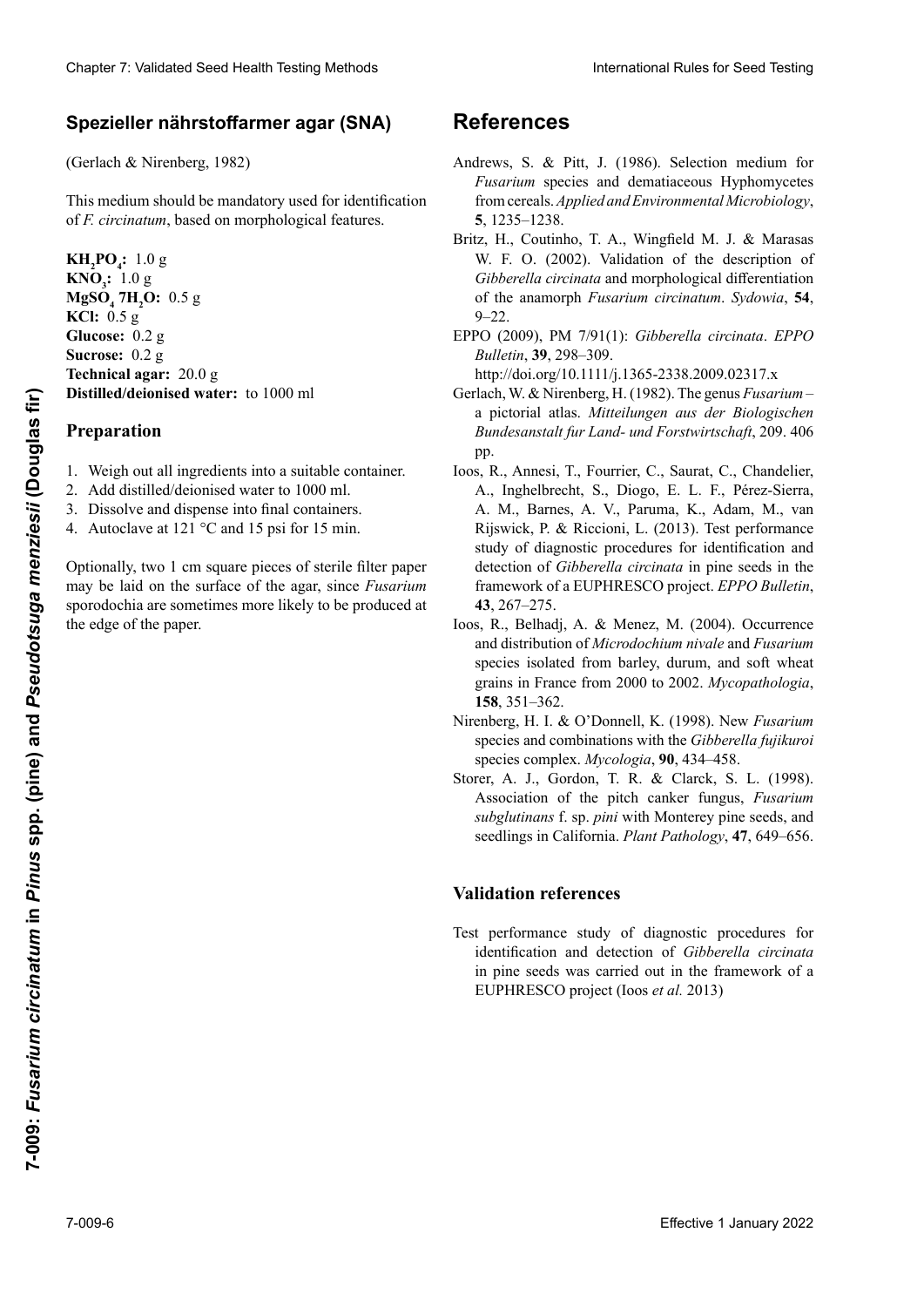

**Figure 1.** Cultural aspect of the anamorphic stage

of *Fusarium circinatum* on potato dextrose agar (left: Fusarium circinatum MAT-1; right: Fusarium circinatum MAT-2). The MAT-1 mating type produces typical coiled sterile hyphae on spezieller nährstoffarmer Agar (SNA),



Figure 2a. Erect conidiophores bearing microconidia arranged in false heads of Fusarium circinatum, observed on a microscope slide. ×400. (Courtesy of A. Pérez-Sierra)





Figure 2b. Erect conidiophores bearing microconidia arranged in false heads of Fusarium *circinatum*, observed directly on spezieller nährstoffarmer agar (SNA) medium. **×**200. (Courtesy of R. Ioos) au grossissement **autorisation de R. Ioos**) au grossissement *x*